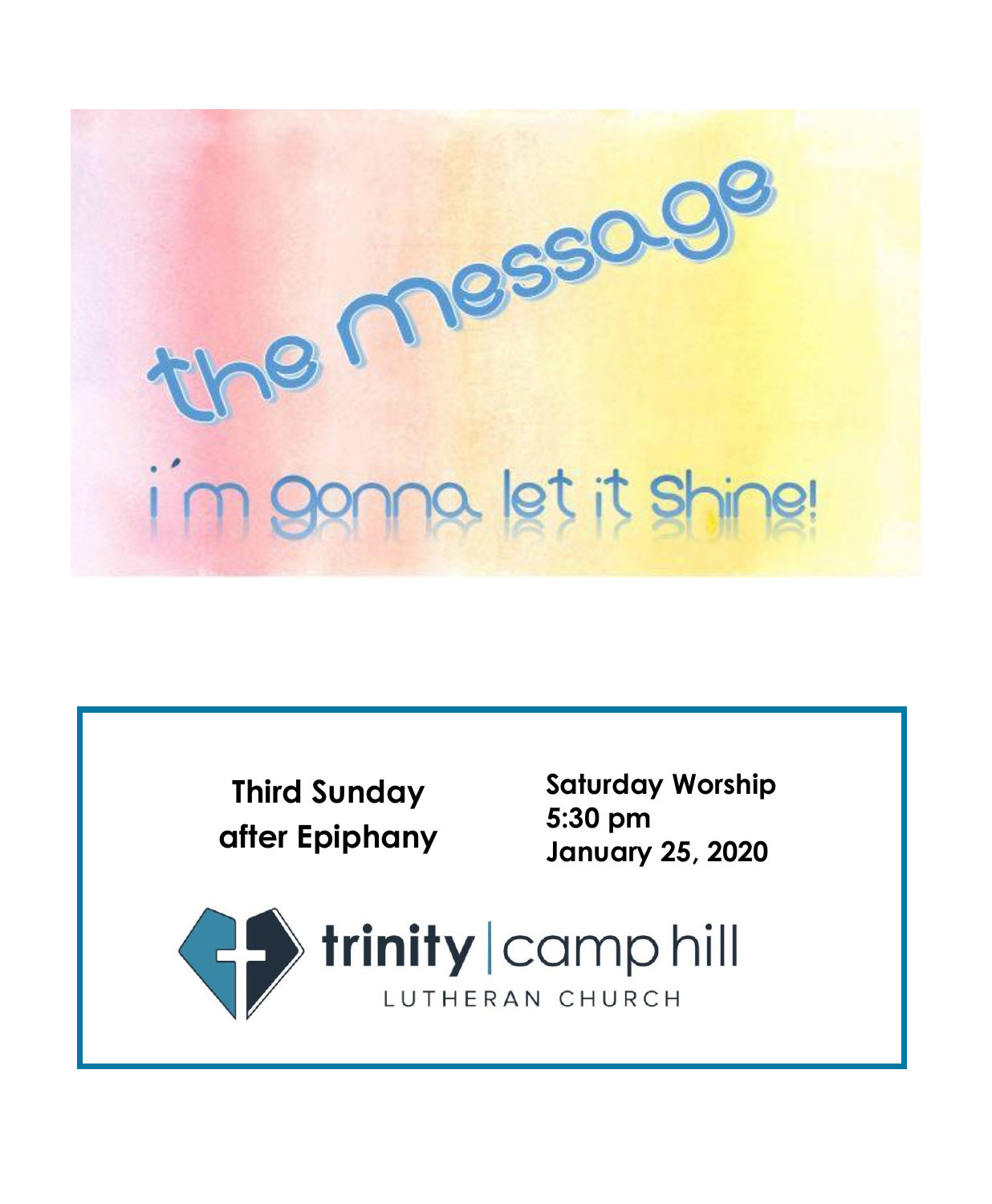

*Welcome to Trinity Lutheran Church! Please sign the red Worship Witness booklet to record your attendance with us this day, Then pass the booklet to the worshipers beside you in your row. If you are a guest, name tags are also available for you to wear---we would be delighted to greet you by name.*

### **about today's service**

Jesus begins his public ministry by calling fishers to leave their nets and follow him. In Jesus the kingdom of God has come near. We who have walked in darkness have seen a great light. We see this light most profoundly in the cross—as God suffers with us and all who are oppressed by sickness, sin, or evil. Light dawns for us as we gather around the word, the font, and the holy table. We are then sent to share the good news, that others may be "caught" in the net of God's grace and mercy

**P: Pastor L: Lector C: Congregation**

## + **Gathering** +

*We gather together to praise God and receive God's love.*

Welcome

(Stand)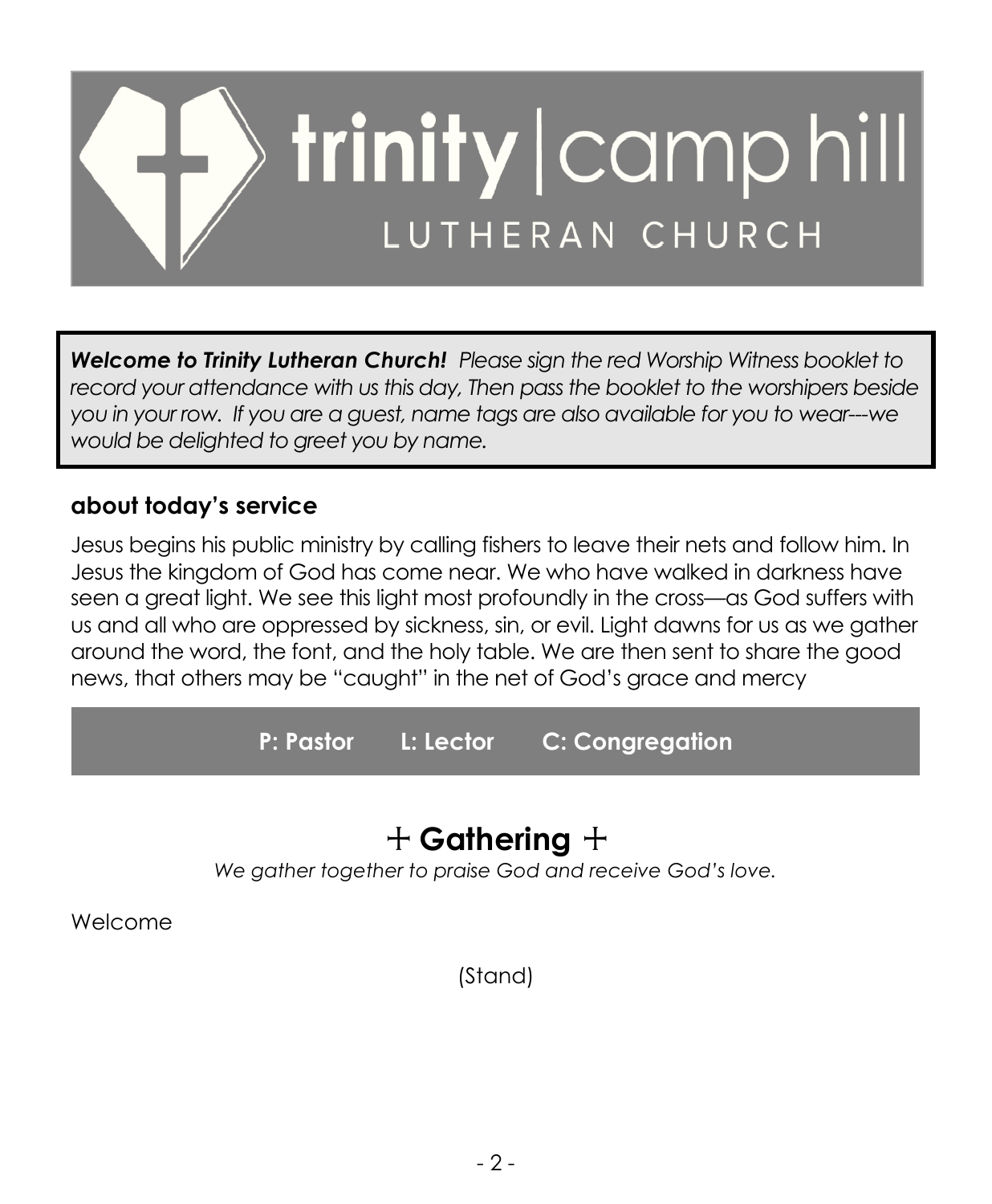Confession and Forgiveness

- P: In the name of the Father, and of the  $\pm$  Son, and of the Holy Spirit.
- **C: Amen.**
- P: God of all mercy and consolation, come to the help of your people, turning us from our sin to live for you alone. Give us the power of your Holy Spirit that we may confess our sin, receive your forgiveness, and grow into the fullness of Jesus Christ, our Savior and Lord.
- **C: Amen.**
- *P:* Let us confess our sin in the presence of God and of one another.

*Silence for reflection and self-examination.*

- P: Most merciful God,
- **C: we confess that we are captive to sin and cannot free ourselves. We have sinned against you in thought, word, and deed, by what we have done and by what we have left undone. We have not loved you with our whole heart; we have not loved our neighbors as ourselves. For the sake of your Son, Jesus Christ, have mercy on us. Forgive us, renew us, and lead us, so that we may delight in your will and walk in your ways, to the glory of your holy name. Amen.**
- P: In the mercy of almighty God, Jesus Christ was given to die for us, and for his sake God forgives us all our sins. As a called and ordained minister of the church of Christ, and by his authority, I therefore declare to you the entire forgiveness of all your sins, in the name of the Father, and of the  $+$  Son, and of the Holy Spirit.
- **C: Amen.**

Hymn No. 661: I Love to Tell the Story **HANKEY HANKEY** 

Greeting

- P: The grace of our Lord Jesus Christ, the love of God, and the communion of the Holy Spirit be with you all.
- **C: And also with you.**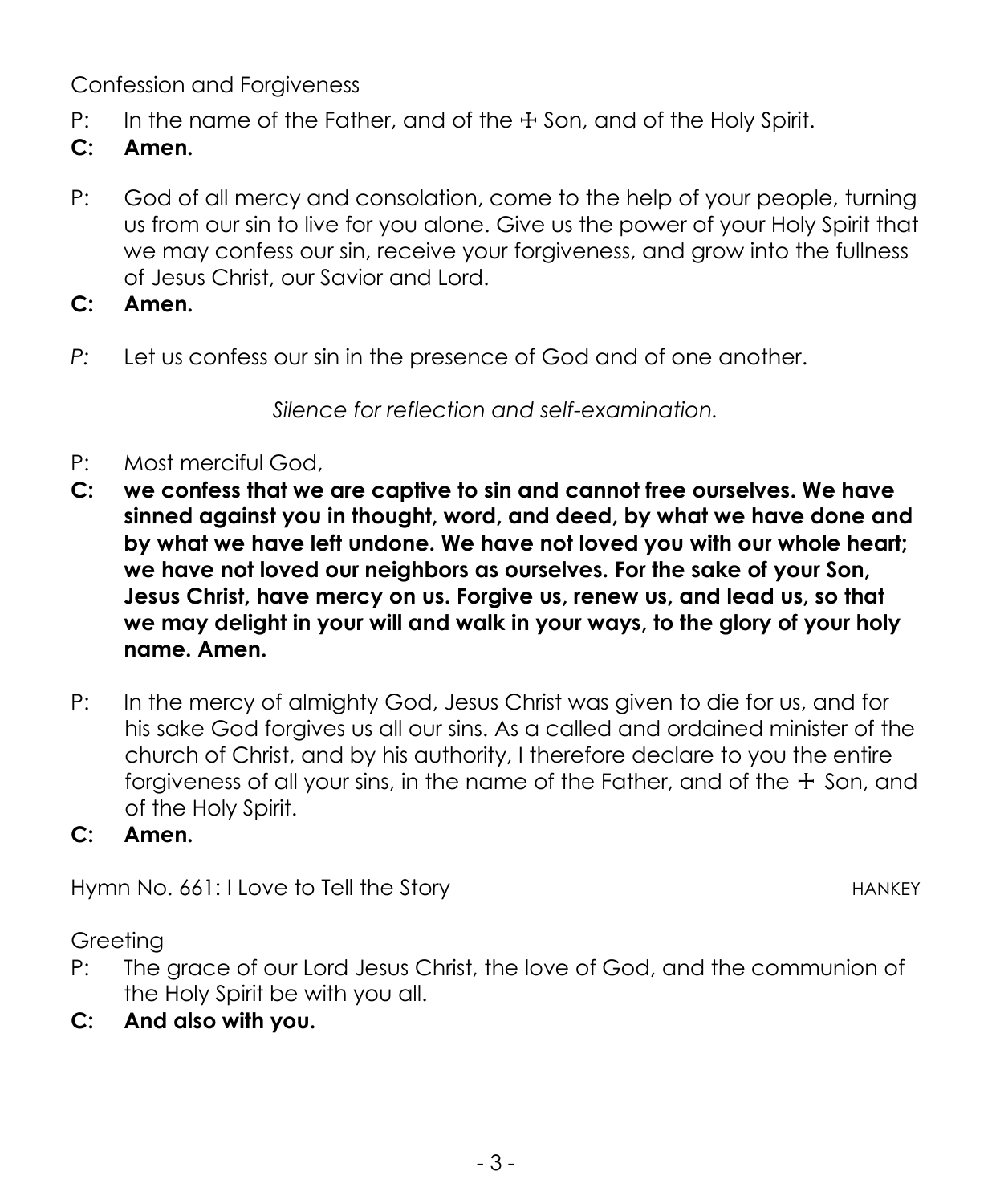Hymn of Praise (Glory to God)

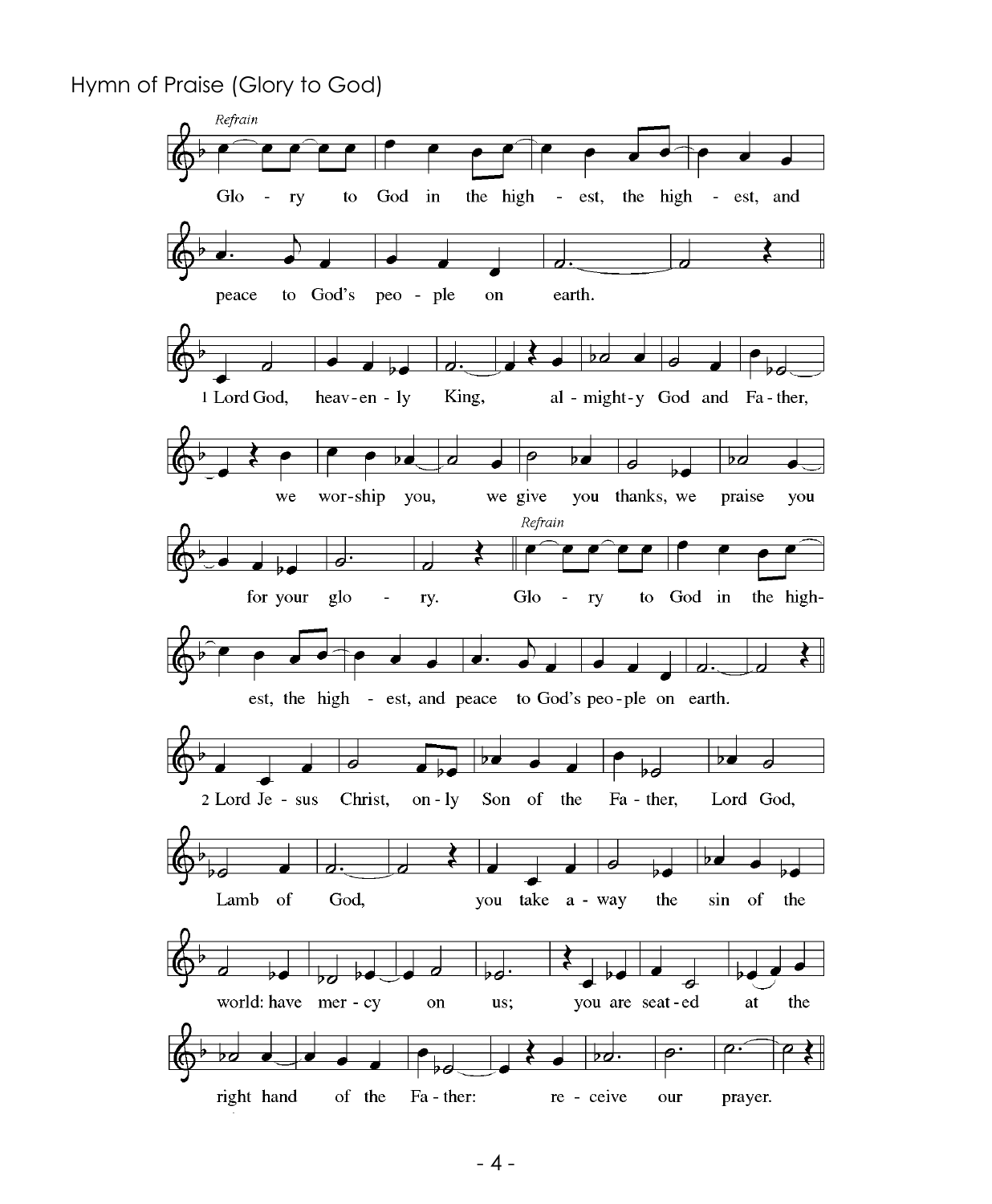

Prayer of the Day

- P: The Lord be with you.
- **C: And also with you.**
- P: Let us pray. Lord God, your lovingkindness always goes before us and follows after us. Summon us into your light and direct our steps in the ways of goodness that come through the cross of your Son, Jesus Christ, our Savior and Lord.
- **C: Amen.**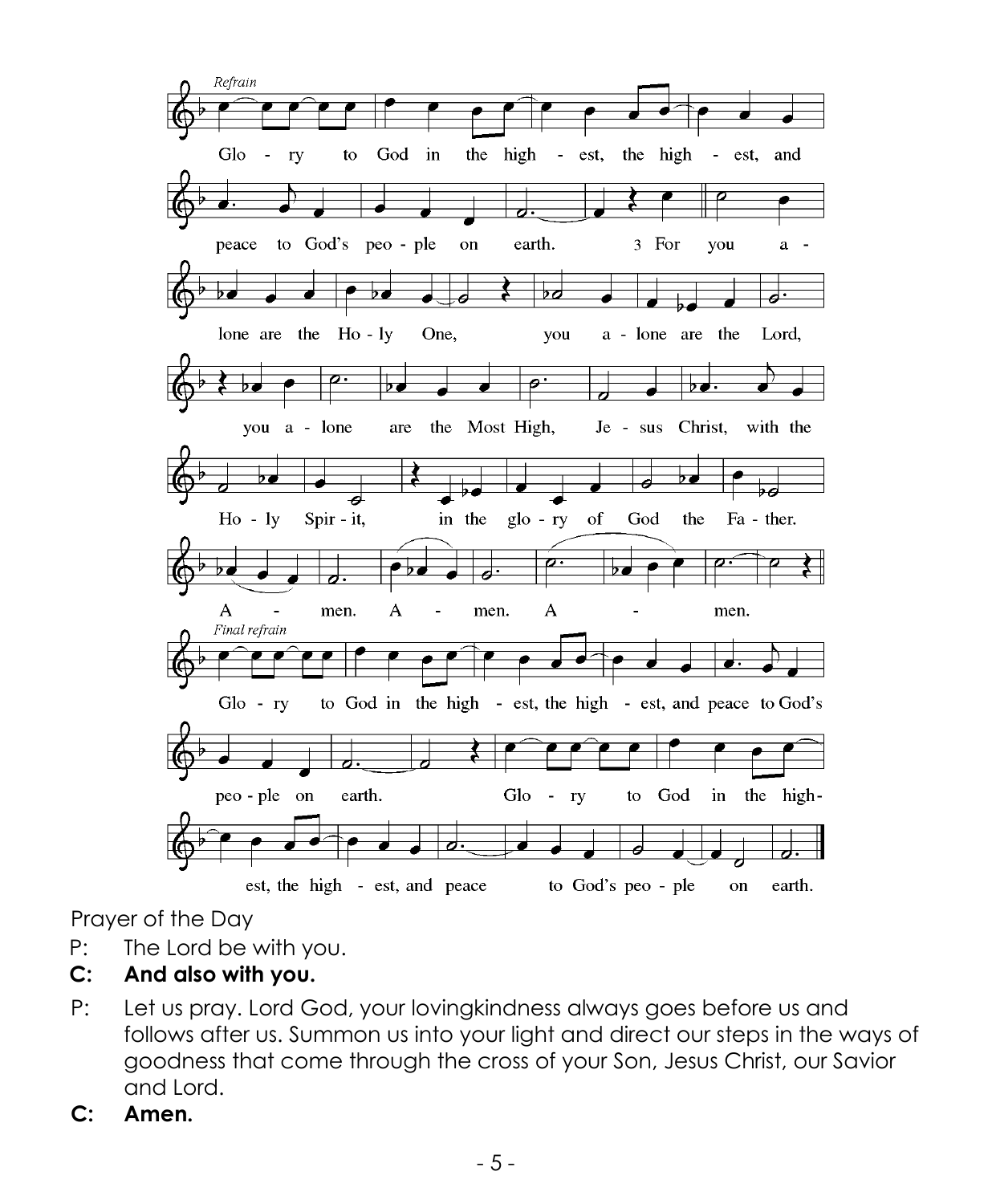(Sit)

# $+$  Word  $+$

*We listen to the story of God's mighty acts for the sake of God's people.*

Psalm for the Day Psalm 27:1, 4-9

*The Cantor and congregation will sing the verses responsively.*



- A: I The LORD is my light and my salvation; whom then | shall I fear? The LORD is the stronghold of my life; of whom shall I | be afraid?
- **C:** <sup>4</sup>**One thing I ask of the LORD; one | thing I seek; that I may dwell in the house of the LORD all the days of my life; to gaze upon the beauty of the LORD and to seek God | in the temple.**
- A: <sup>5</sup>For in the day of trouble God will | give me shelter, hide me in the hidden places of the sanctuary, and raise me high up- | on a rock.
- **C:** <sup>6</sup>**Even now my head is lifted up above my enemies | who surround me. Therefore I will offer sacrifice in the sanctuary, sacrifices of rejoicing; I will sing and make music | to the LORD.**
- A: 7Hear my voice, O LORD, I when I call; have mercy on me and | answer me.
- **C:** <sup>8</sup>**My heart speaks your message— | "Seek my face." Your face, O LORD, | I will seek.**
- A: <sup>9</sup>Hide not your face from me, turn not away from your ser- | vant in anger. Cast me not away—you have been my helper; forsake me not, O God of | my salvation.

Gospel Reading Matthew 4:12-23

*Jesus begins his public ministry shortly after John the Baptist is imprisoned by Herod. He proclaims the nearness of God's reign and calls four fishermen to be his first disciples.*

<sup>12</sup>Now when Jesus heard that John had been arrested, he withdrew to Galilee. <sup>13</sup>He left Nazareth and made his home in Capernaum by the sea, in the territory of Zebulun and Naphtali, <sup>14</sup>so that what had been spoken through the prophet Isaiah might be fulfilled: <sup>15</sup>"Land of Zebulun, land of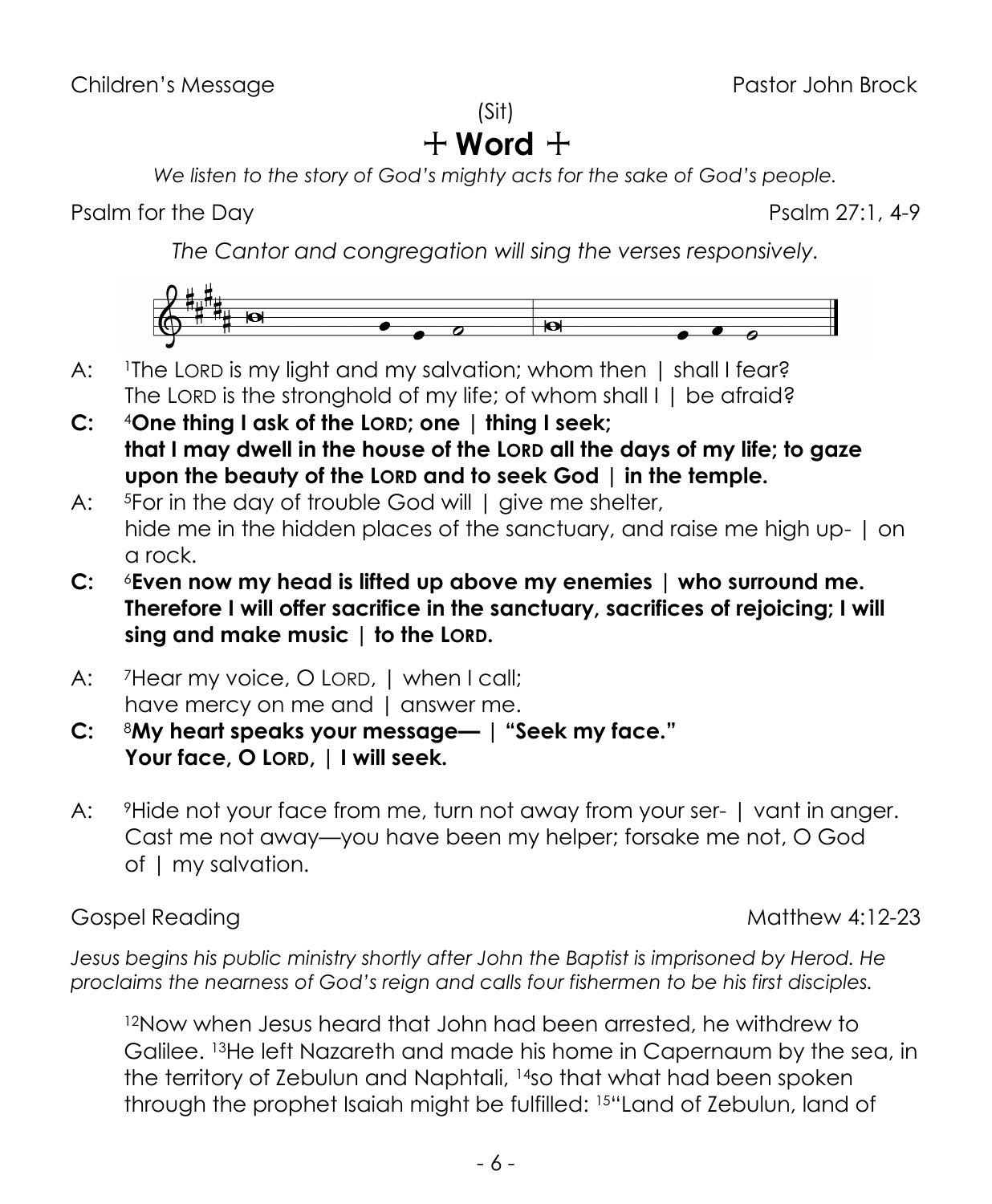Naphtali, on the road by the sea, across the Jordan, Galilee of the Gentiles— <sup>16</sup>the people who sat in darkness have seen a great light, and for those who sat in the region and shadow of death light has dawned." <sup>17</sup>From that time Jesus began to proclaim, "Repent, for the kingdom of heaven has come near." <sup>18</sup>As he walked by the Sea of Galilee, he saw two brothers, Simon, who is called Peter, and Andrew his brother, casting a net into the sea—for they were fishermen. <sup>19</sup>And he said to them, "Follow me, and I will make you fish for people." <sup>20</sup>Immediately they left their nets and followed him. <sup>21</sup>As he went from there, he saw two other brothers, James son of Zebedee and his brother John, in the boat with their father Zebedee, mending their nets, and he called them. <sup>22</sup>Immediately they left the boat and their father, and followed him. <sup>23</sup>Jesus went throughout Galilee, teaching in their synagogues and proclaiming the good news of the kingdom and curing every disease and every sickness among the people.

- P: The gospel of the Lord.
- **C: Praise to you, O Christ.**

Sermon: "I'm Gonna Let It Shine! The Message" Pastor Jack Horner

(Stand)

Hymn No. 798: Will You Come and Follow Me The Summons The Summons

Apostles' Creed

**I believe in God, the Father almighty, creator of heaven and earth.**

**I believe in Jesus Christ, God's only Son, our Lord, who was conceived by the Holy Spirit, born of the virgin Mary, suffered under Pontius Pilate, was crucified, died, and was buried; he descended to the dead. On the third day he rose again; he ascended into heaven, he is seated at the right hand of the Father, and he will come to judge the living and the dead. I believe in the Holy Spirit, the holy catholic church, the communion of**  saints, the forgiveness of sins, the +resurrection of the body, and the life **everlasting. Amen.**

Prayers of Intercession Each portion of the prayer ends:

- P: Lord, in your mercy,
- **C: hear our prayer.**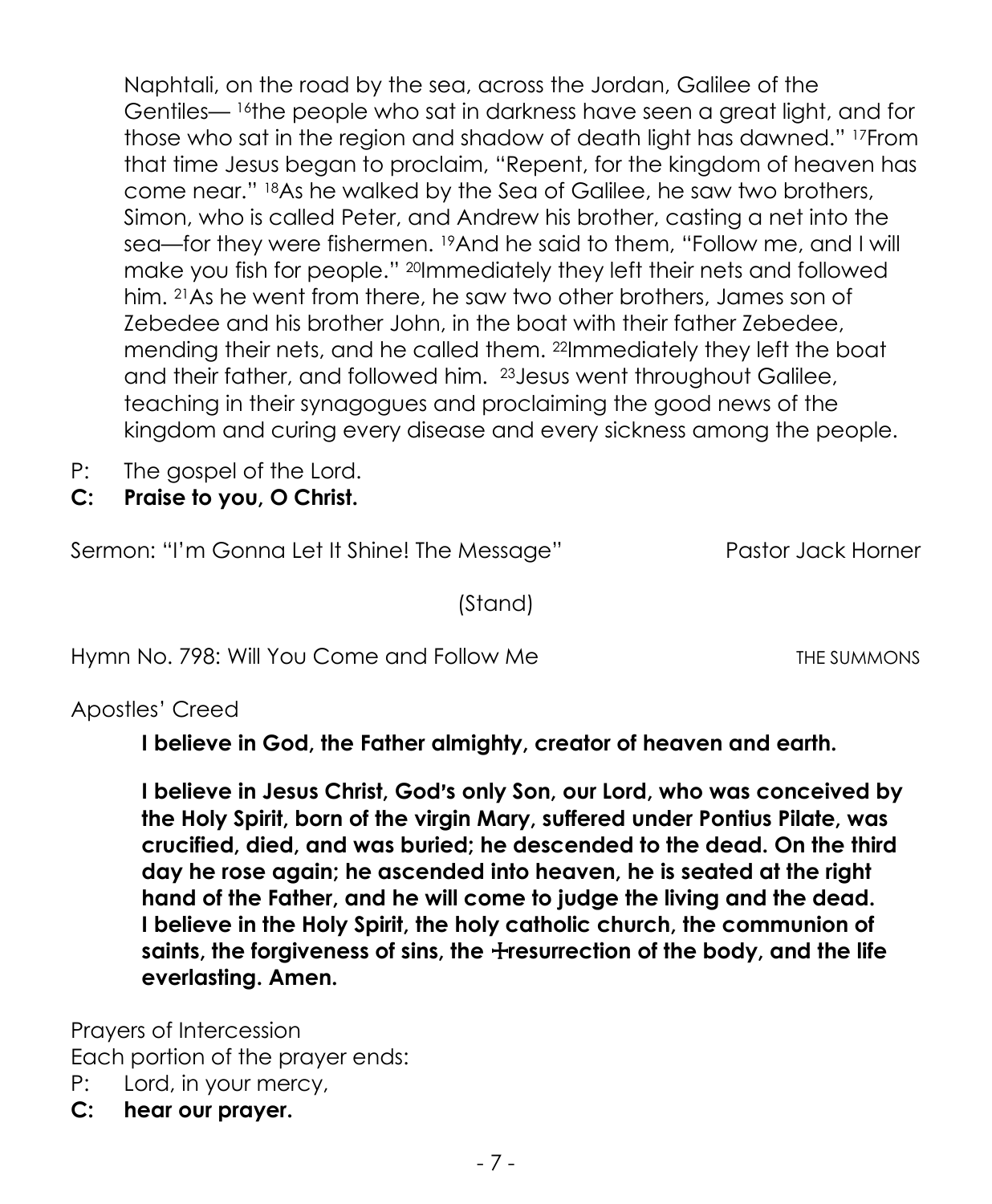

## $+$  Meal  $+$

*When we celebrate communion we remember that Jesus died for us and we experience God's love and forgiveness. As we eat the bread and wine Christ is present with us.*

Sharing of the Peace

- P: The peace of the Lord be with you always.
- **C: And also with you.**

(Sit)

Announcements

**Offering** 

*Optional methods of giving: text an amount to 717-963-2281 (be sure to use a "\$"); use the Giving Station in the Gathering Space to donate by credit card.*

(Stand)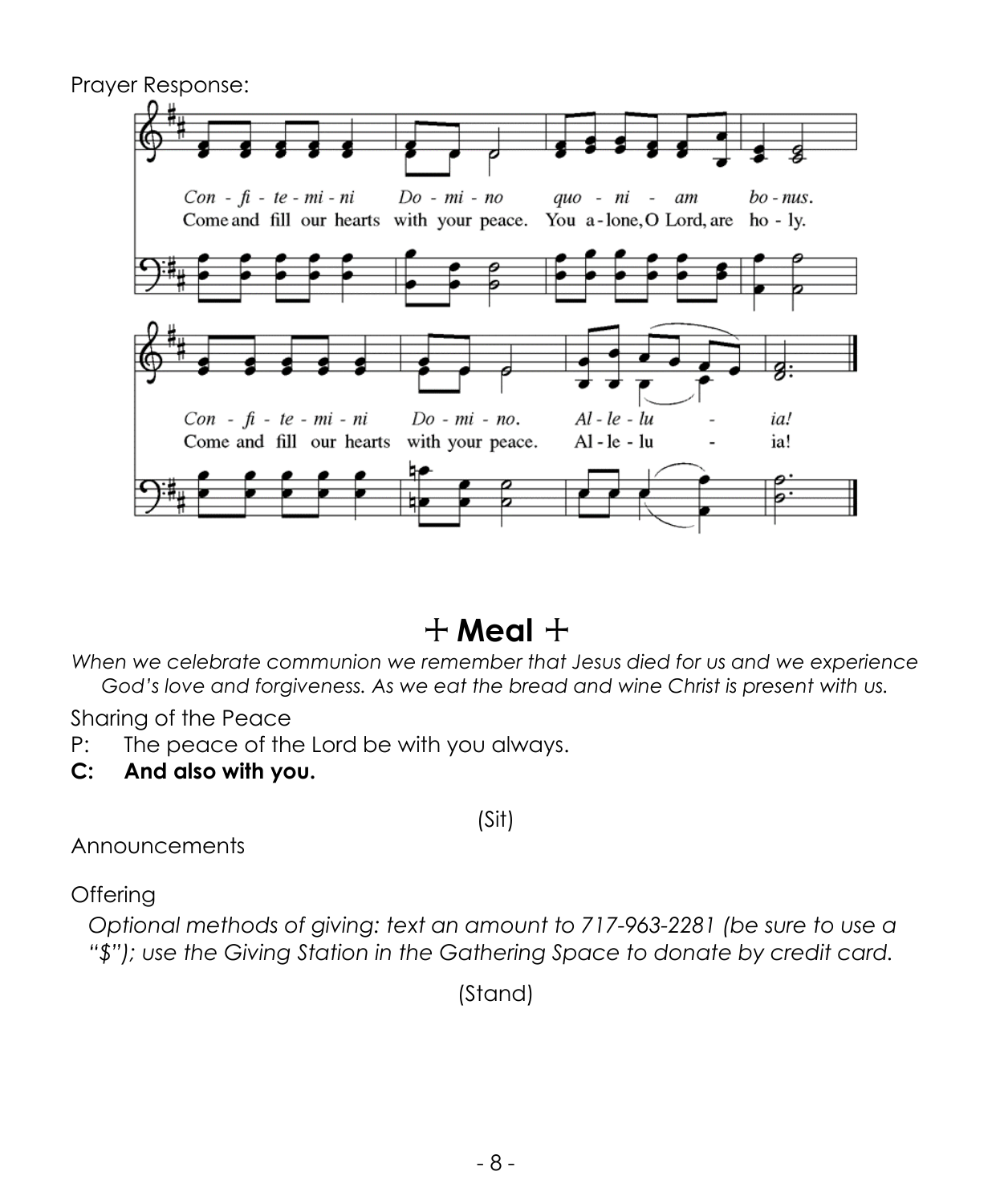

Offering Prayer

- P: Let us pray. God of all creation,
- **C: all you have made is good, and your love endures forever. You bring forth bread from the earth and fruit from the vine. Nourish us with these gifts, that we might be for the world signs of your gracious presence in Jesus Christ, our Savior and Lord. Amen.**

Great Thanksgiving

- P: The Lord be with you.
- **C: And also with you.**
- P: Lift up your hearts.
- **C: We lift them to the Lord.**
- P: Let us give thanks to the Lord our God.
- **C: It is right to give our thanks and praise.**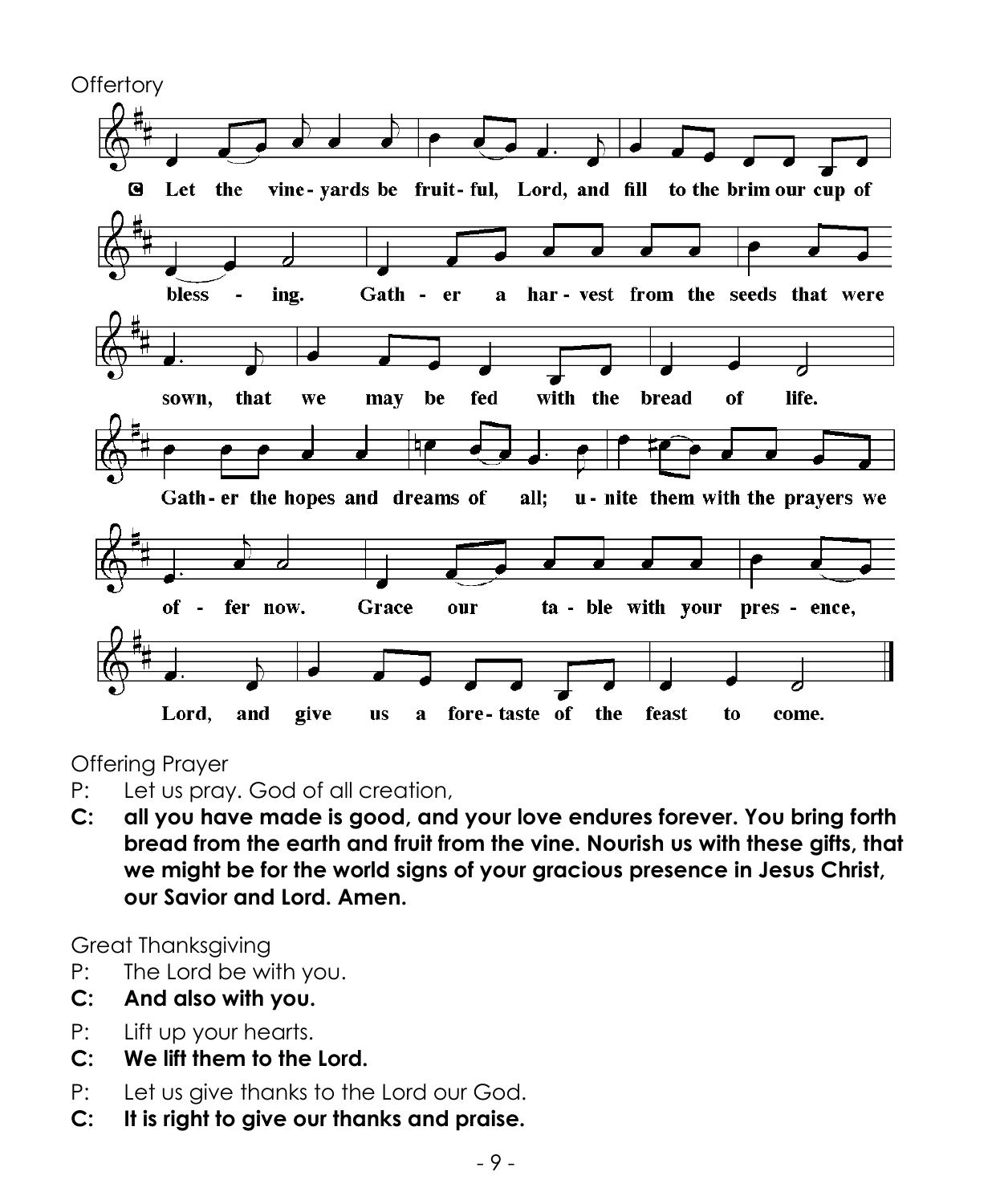Preface

P: Lord God, you are worthy of praise and thanksgiving... And so with your people on earth and with the company of heaven, we join the unending hymn:



*Eucharistic Prayer*

- P: Sustaining God, in you many become one….
- P: Great is the mystery of faith.
- **C: Christ has died; Christ is risen; Christ will come again.**
- P: Generous God, in Christ you threw wide the net of your grace… … ever-seeking and ever-saving God, Father, Son, and Holy Spirit, now and forever.
- **C: Amen.**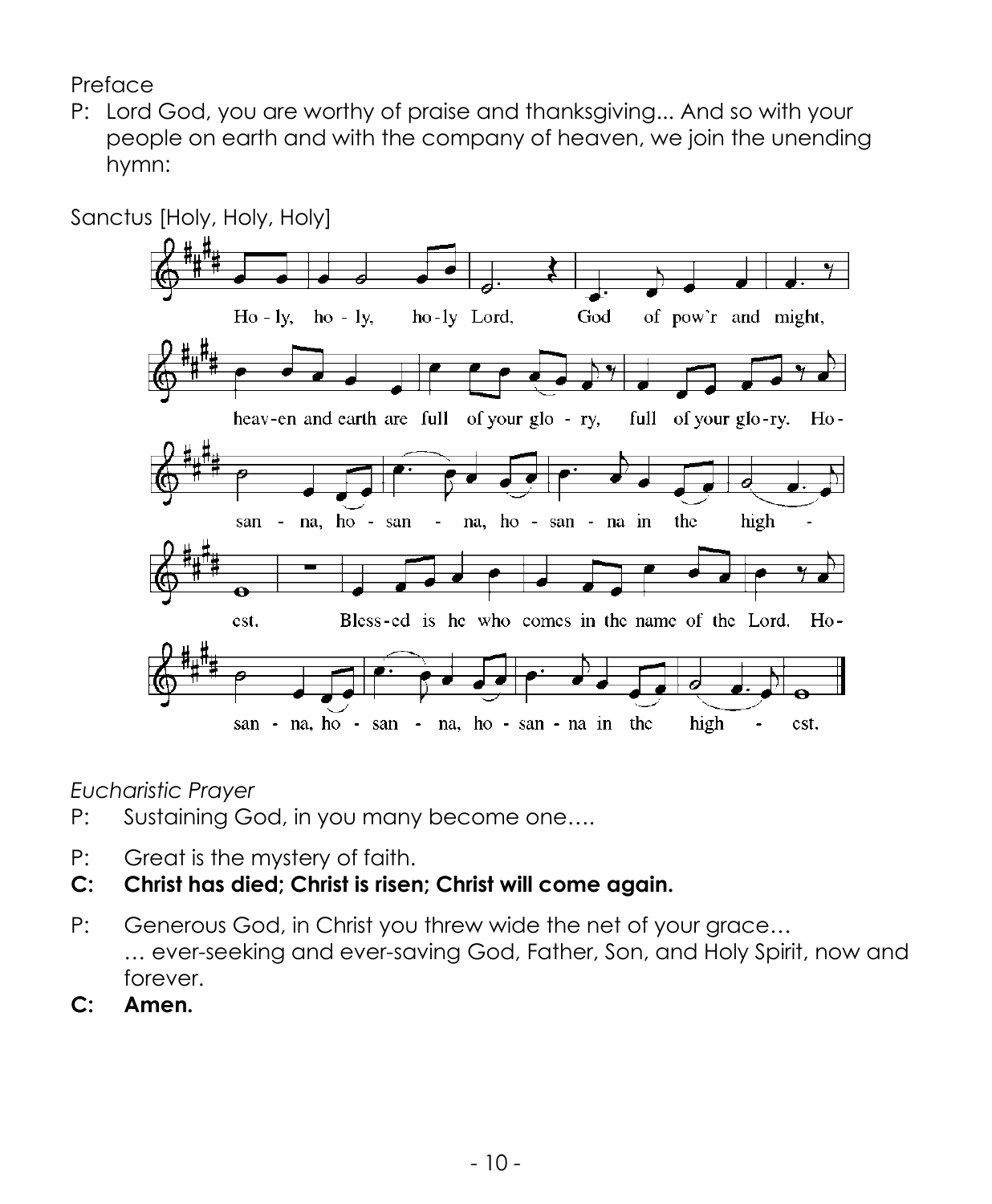Lord's Prayer

- P: Let us pray with confidence in the words our Savior gave us:
- **C: Our Father in heaven, hallowed be your name, your kingdom come, your will be done, on earth as in heaven. Give us today our daily bread. Forgive us our sins as we forgive those who sin against us. Save us from the time of trial and deliver us from evil. For the kingdom, the power, and the glory are yours, now and forever. Amen.**

(Sit)

Invitation to Communion

- P: Taste and see that the Lord is good.
- **C: Thanks be to God.**



Agnus Dei [Lamb of God]

Sharing our Lord's Supper

*All Christians are welcome to celebrate the real presence of Jesus Christ in our Lord's Supper. Please come forward by the middle aisle, receive the bread, dip it into the wine, and return by the side aisles. Communion may be received in bread only, if desired. Noncommuning children and adults are invited to come forward for a blessing. As a gesture of hospitality we use dealcoholized wine (less than .5% alcohol). In addition, we offer glutenfree wafers available upon request--please ask the pastor at the time of communion.*

(Stand)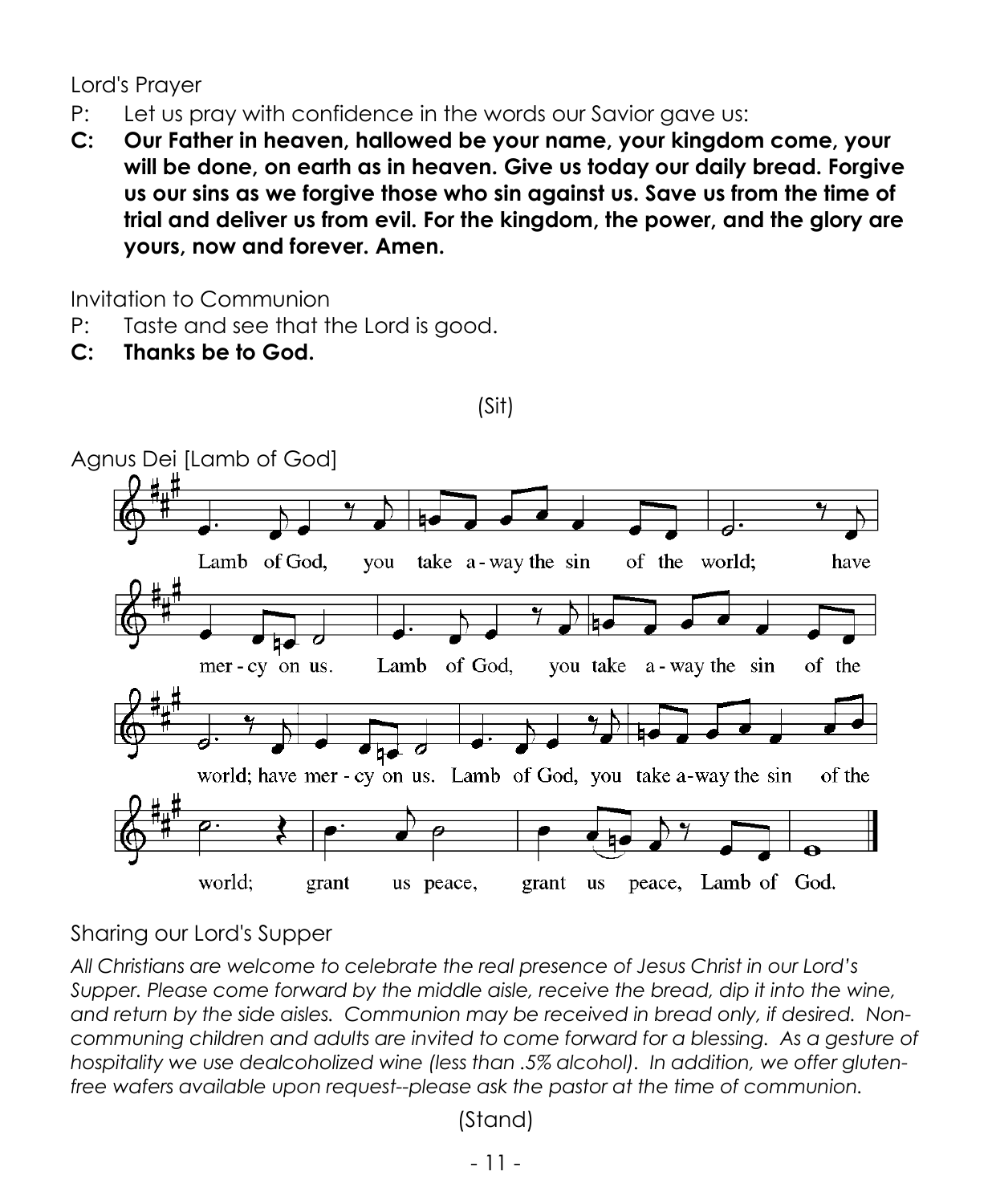Post-Communion Blessing

- P: The body and blood of our Lord Jesus Christ strengthen you and keep you in his grace.
- **C: Amen.**



Post-Communion Canticle

Post-Communion Prayer

- P: Let us pray. O God, we give you thanks that you have set before us this feast, the body and blood of your Son. By your Spirit strengthen us to serve all in need and to give ourselves away as bread for the hungry, through Jesus Christ our Lord.
- **C: Amen**.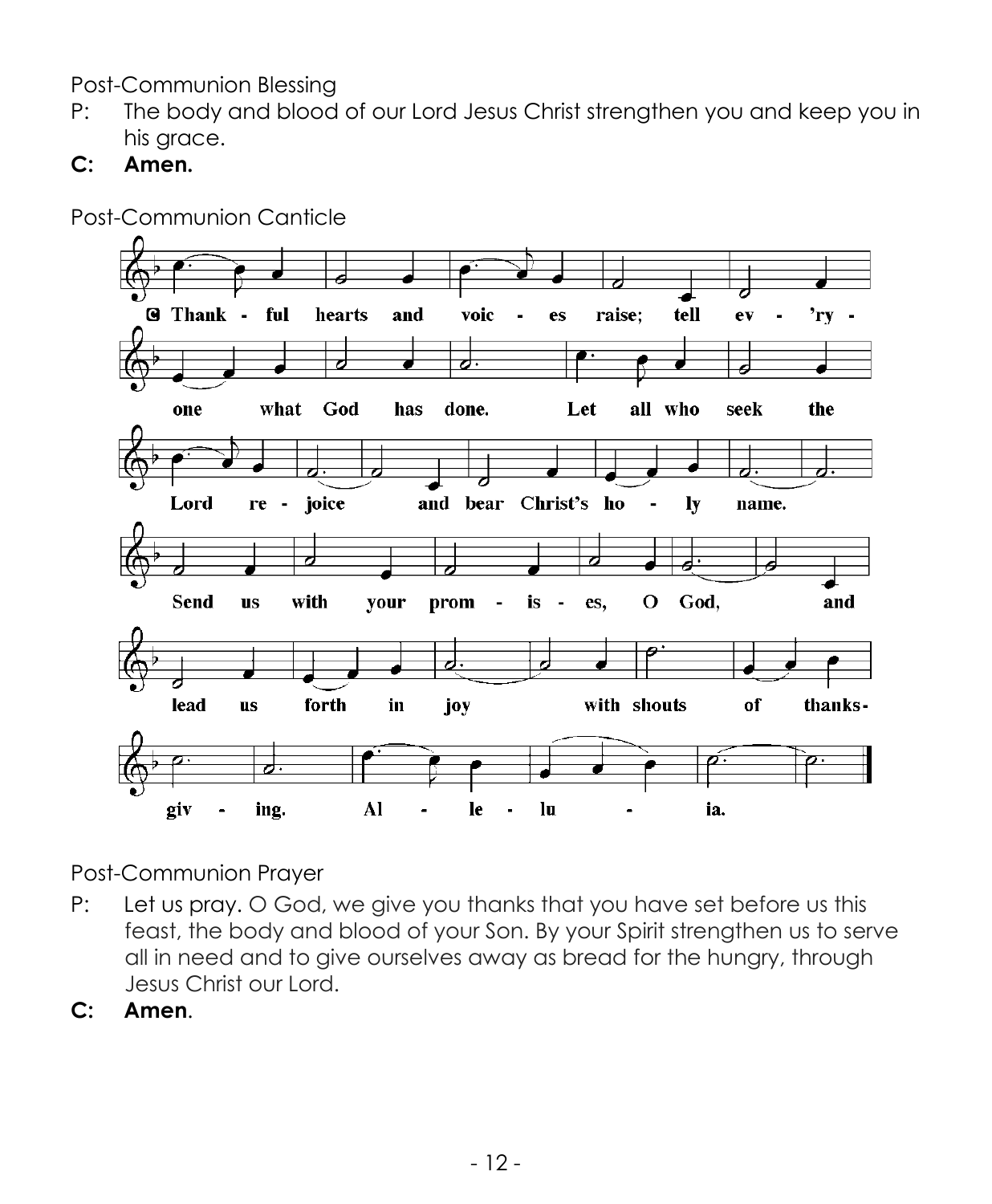## + **Sending** +

*We have heard the Word of God, offered our gifts, and been fed at the table. Now we are sent out, strengthened by the Holy Spirit to be God's people in the world.*

Blessing

- P: The Lord bless you and keep you. The Lord's face shine on you with grace and mercy. The Lord look upon you with favor and  $+$  give you peace.
- **C: Amen.**

Dismissal

- P: Go in peace. Let your light shine!
- **C: Thanks be to God.**

## Join us next week

+ + +

Jan. 30, Feb 1, 2 Pastor John Brock "I'm Gonna Let It Shine! Justice"

**Portions of the service are reprinted from:** *Evangelical Lutheran Worship*, Copyright © 2006 Augsburg Fortress. *Sundays & Seasons*, Copyright © 2020 Augsburg Fortress. Used by permission of Augsburg Fortress License # 23686.

Wm. B. Eerdmans Publishing Co. Grand Rapids MI 49505. Copyright 2016 Samuel Wells and Abigail Kocker. All rights reserved. Published 2016 printed in the USA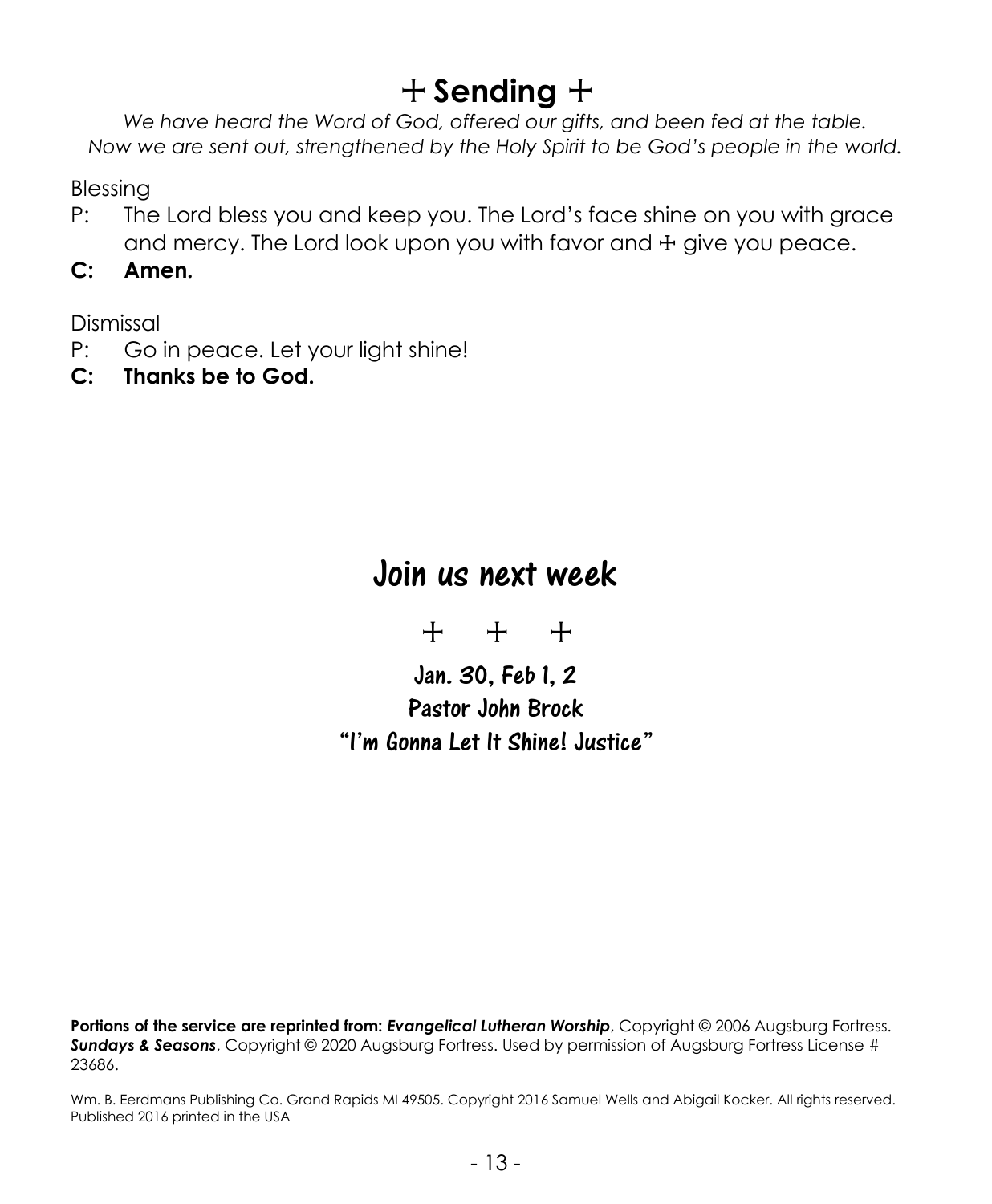## **worship leaders**

Presiding Minister: The Rev. John H. Brock Preacher: The Rev. Dr. Jack M. Horner<br>Musician/ Cantor: The Rev. Dr. Jack M. Horner<br>Ron Livingston, piano Musician/ Cantor: Musician/ Cantor: Ron Livingston, piano<br>Communion Assistants: Roman Communion Assistants: Cynthia Tolsma, Bob May Cover art/design: Cover art/design: Scott Lux and Trinity Staff

### **United and empowered to worship, connect, serve.**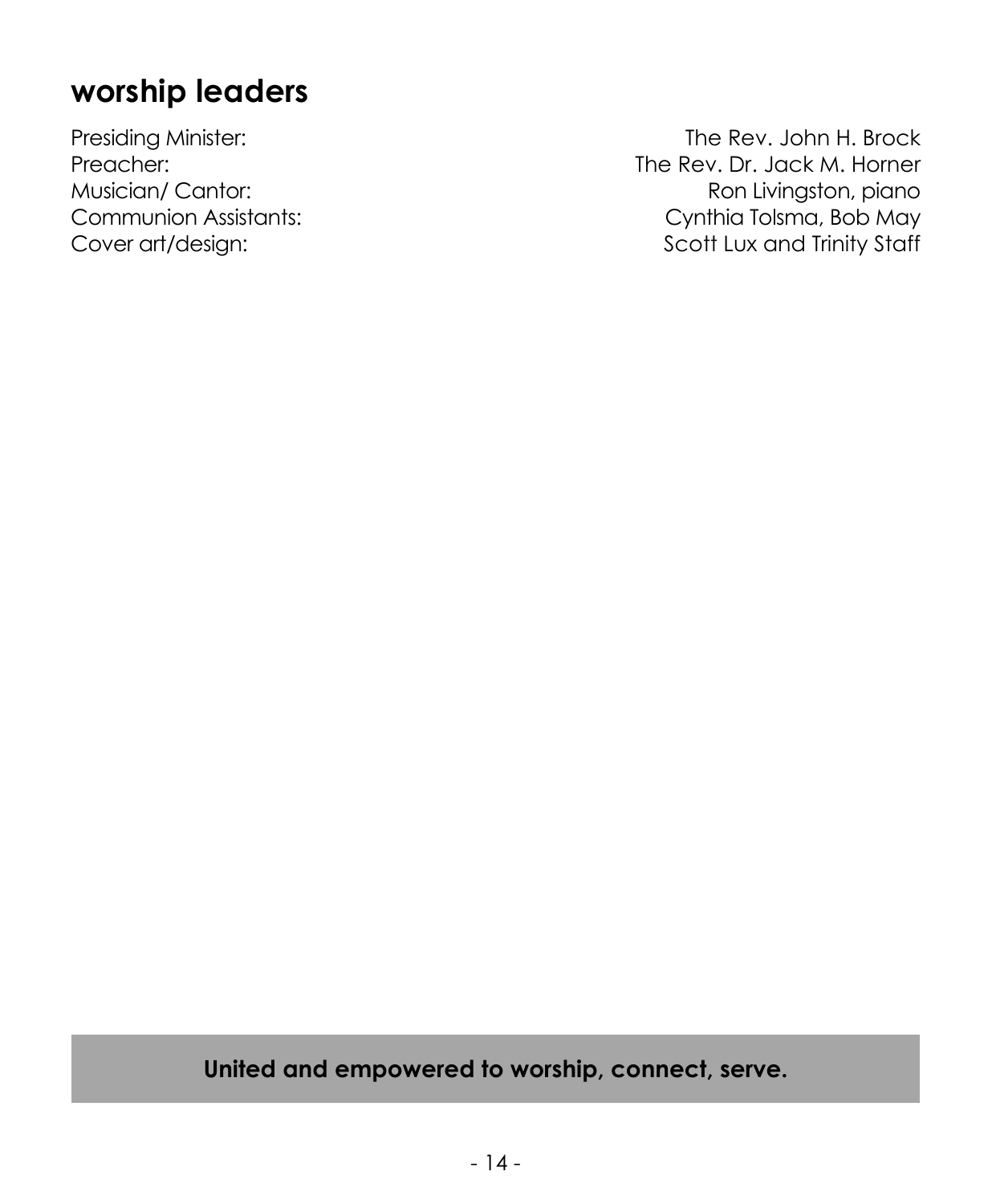

2000 chestnut street camp hill, pa 17011-5409 office: 717.737.8635 fax: 717.730.9297 trinluth@trinitycamphill.org www.trinitycamphill.org

office hours: monday-friday, 9am-4pm

gathering space receptionist hours: sunday-thursday, 6pm-9pm

### **Worship notes**

**Attendance at our worship services** last week was 479. Copies of last week's sermon are available on the tables in Fellowship Hall, in the narthex, the tract rack in the Gathering Space, and on our website (www.trinitycamphill.org).

**The flowers in the Nave and Fellowship Hall**, the communion elements for all services, and the sanctuary lamp candle, the symbol of God's abiding presence, are presented to the glory of God and in loving memory of Bob & Evelyn Campbell by their daughter, Ardella Campbell-Darlington; Dr. James F. Enterline by his daughter Joan.